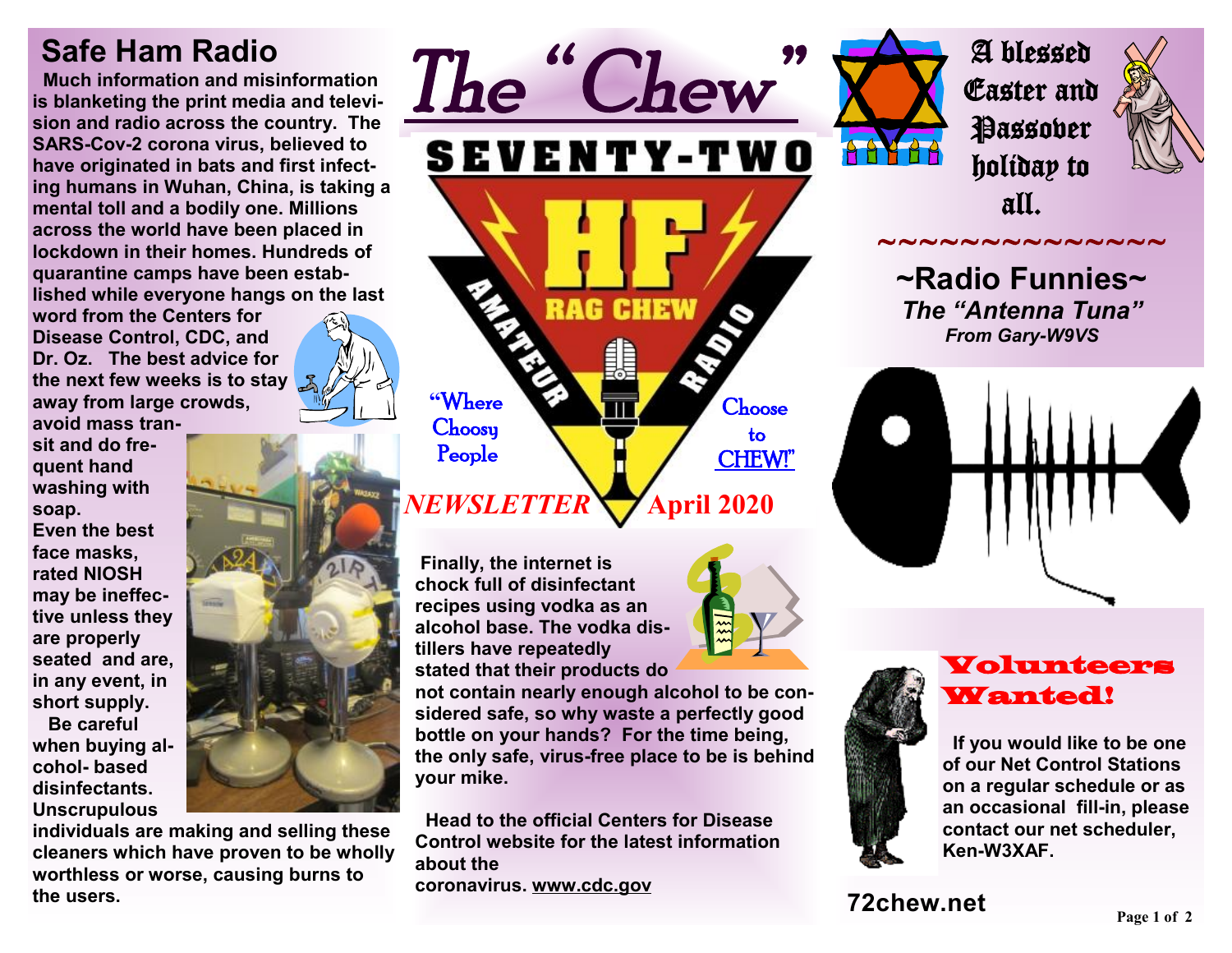#### i, Bill Thompson-KK4ZIU-sk Amateur-Extra Class, 1957-2020  **"Old hams never die, our signals just fade away."**

**Bill passed away on February 28, 2020. He was heavily involved with training new hams and, as a volunteer examiner, licensed hundreds of hams during his long amateur radio career. He checked in with the Chew several times over the years. Bill was in ill health due to diabetes and made the decision to be cremated.** 



 **His XYL Glenna (KM4PBU) thought something other than the traditional funeral urn would be more befitting her husband. She, along with other hams, removed the inner workings of a Kenwood rig and sealed it that Bill's ashes could be safely and securely stored.** 

 **I know somewhere, Bill is smiling down at this.** 

*With thanks to Gary-KK9DOG for sending us this touching story.* 



### **K1R is coming, Our Sixteenth 7.272 Anniversary**

 **We kick off the month of May with our annual "K1R" anniversary special event Since, it seems, that everyone has been in quarantine due to the SARS-CoV-2 coronavirus, I will extend our on-air party from April 27 through May 3, 2020. Check in with any of our friendly Net Control Stations, wave a hand, and be an integral part of our on-air celebration.** 

![](_page_1_Picture_9.jpeg)

**Send Bob Lobenstein (Loby) your SASE for the collectable QSL card. 1958 East 36 Street Brooklyn, NY 11234 [wa2axz@arrl.net](mailto:wa2axz@arrl.net)**

## *Passing: Geno-W2BWQ*

 *August 4, 1925 ~February 13, 2020*

**On another sad note, I have learned that one of our original Chew members, Geno-W2BWQ has passed. He was in his 90s and in ill health over the past** 

![](_page_1_Picture_14.jpeg)

**few years, and was not able to regularly be with us. During WW-II, Geno, part of the greatest generation, was in the navy's "Silent Service" serving in submarines, protecting our fleet. Those of us that knew Geno, know his service is deeply appreciated and he will be missed.** 

#### **~~~~~~~~~~~~~~~~~~~~~~~~~** *A note from your editor …*

**Our monthly newsletter "THE CHEW", contains information about the activities and participants in the 7.272 Ragchew Net. We rely on contributions of stories and pictures from the members to keep all of us up to date, impart information we can all use and, of course, to raise a smile and a chuckle or two. If you find a new "Taz" photo that can be used for future certificates and QSLs, that too is greatly appreciated. Without you, there is no Chew!** 

**Please, e-mail your stories, tech info and photos to Loby at [wa2axz@arrl.net](mailto:wa2axz@arrl.net)** 

*Many Thanks!* 

![](_page_1_Picture_20.jpeg)